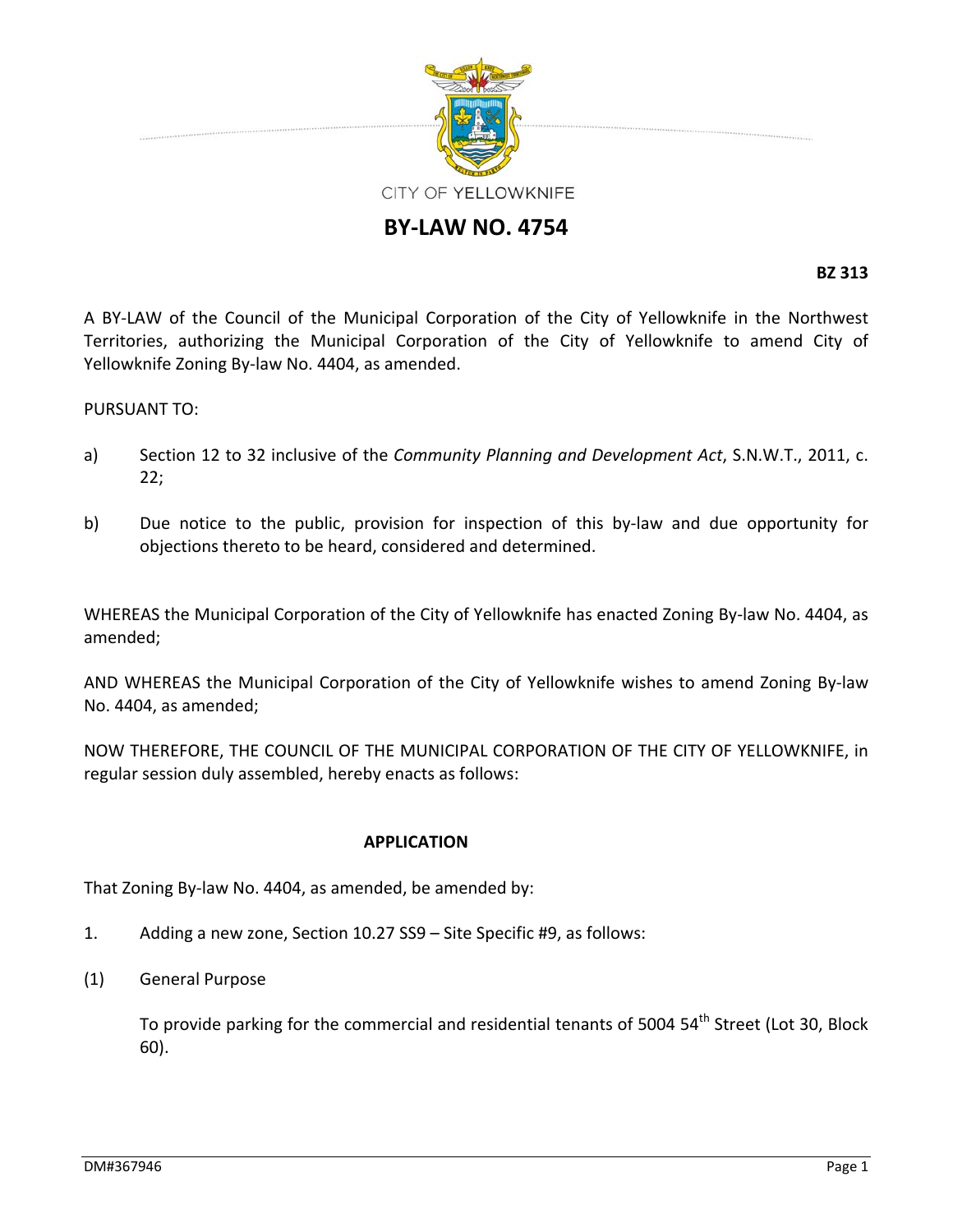# (2) Uses

# (a) Permitted Uses are:

Parking structure subject to Section 10.15(4)(a), and Similar use.

#### (3) Site Development

- (a) Parking Lot and Parking Structure Design Standards:
	- i) Parking and loading spaces: subject to Part Nine;
	- ii) Parking lot landscaping subject to Section 7.1(2);
	- iii) Parking spaces shall be accessed from the lane.
	- iv) All trash collection receptacles shall be screened from view on three sides by a solid fence or wall of a minimum height of 2.0 metres. Materials used shall be at the discretion of the Development Officer.
	- v) Surface parking lots are to be screened from the street by walls, solid fences or similar barriers at a height of between 1 and 1.5 metres, subject to the requirement to retain sight lines at corner properties. Chain link fencing is not considered an appropriate screening material. Where parking lots are required with an adjoining structure, wall or solid fence materials are encouraged to complement building materials of the adjoining structure. Screening walls, solid fences or similar barriers associated with a surface parking lot may be substituted by a minimum 1.0 metre setback area from the property line. The setback area shall be landscaped.



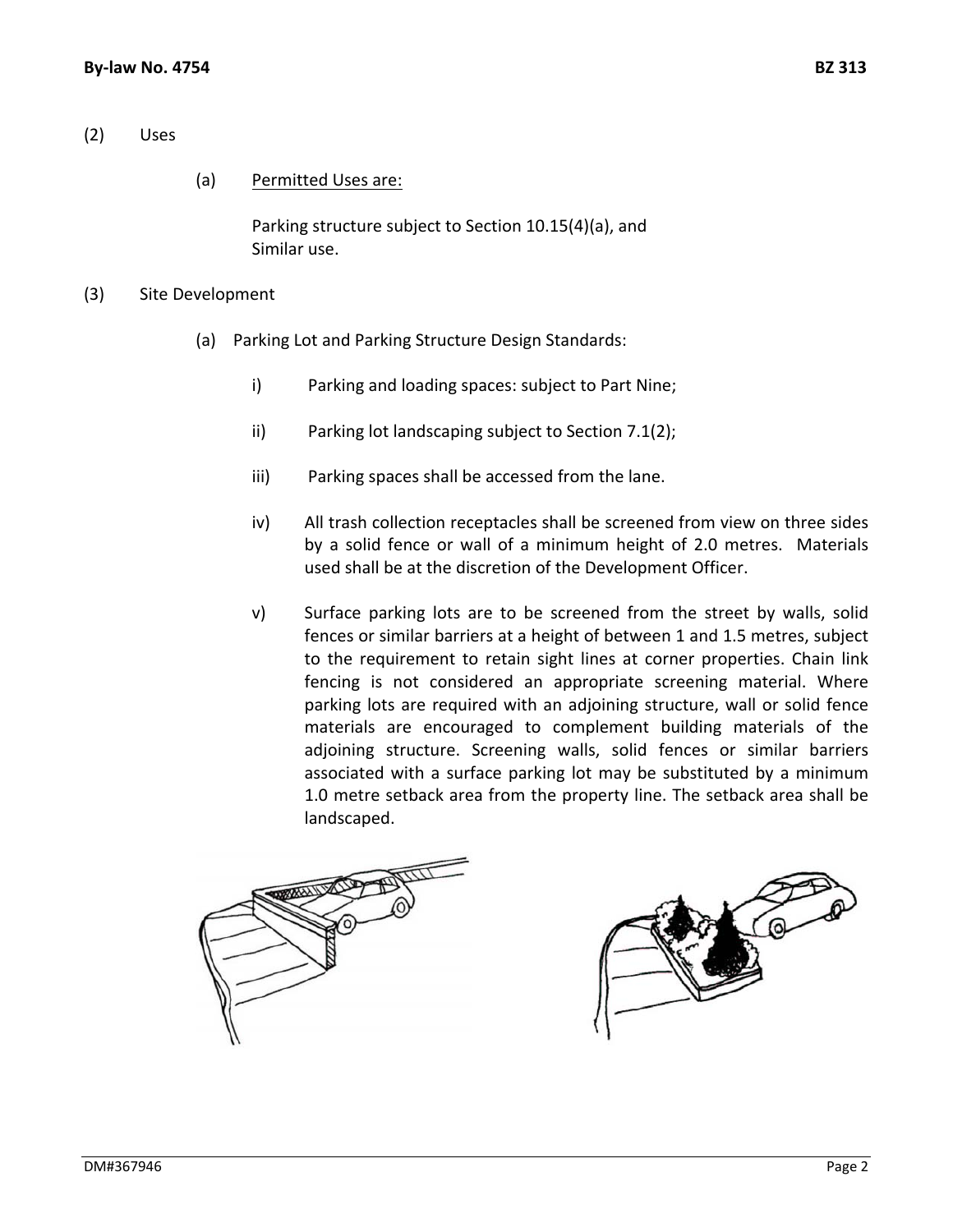- $vi)$ Parking lots and landscaping shall be designed to incorporate mature trees where possible.
- Landscaping: Shall be in accordance with Section 7.1(2), subject to Design  $(b)$ Regulations, Section 10.15 (5)
- 2. Amending Schedule 1 of Zoning By-law No. 4404, as amended, in accordance with Schedule A attached hereto and forming part of this by-law.

### **EFFECT**

3. That this by-law shall come into effect upon receiving Third Reading and otherwise meets the requirements of Section 75 of the Cities, Towns and Villages Act.

Read a First time this  $15$  day of  $0008$ EIe, A.D. 2013.

Mavor

City Administrator

Read a Second Time this  $\frac{\sqrt{8}}{8}$  day of  $\frac{66}{\sqrt{8}}$  (2013)

Mayor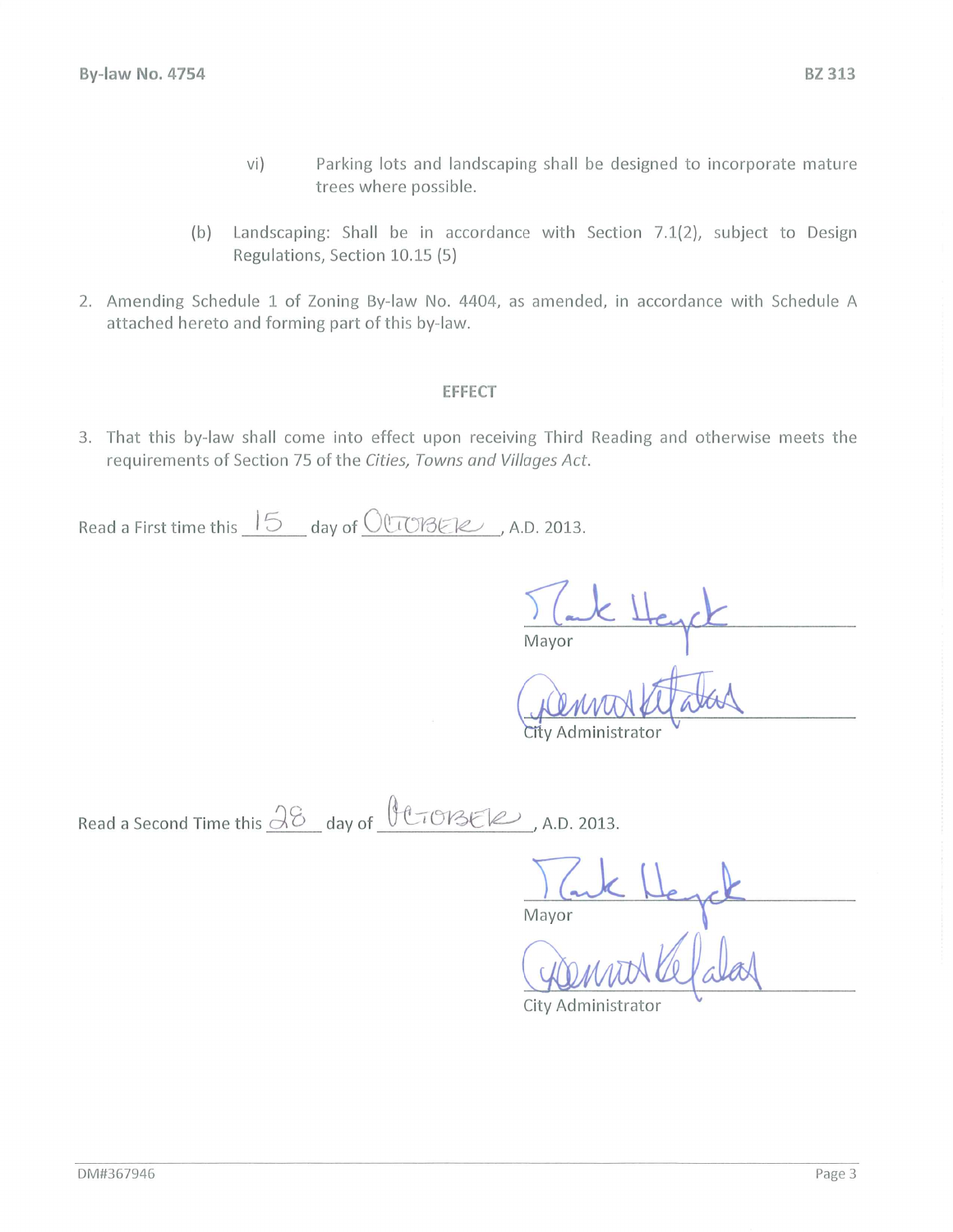| Read a Third Time and Finally Passed this | day of $LWENISE12, A.D., 2013.$   |
|-------------------------------------------|-----------------------------------|
|                                           | Mayor                             |
|                                           | Denvorkelat<br>City Administrator |

I hereby certify that this by-law has been made in accordance with the requirements of the Cities, Towns and Villages Act and the by-laws of the Municipal Corporation of the City of Yellowknife.



City Administrator